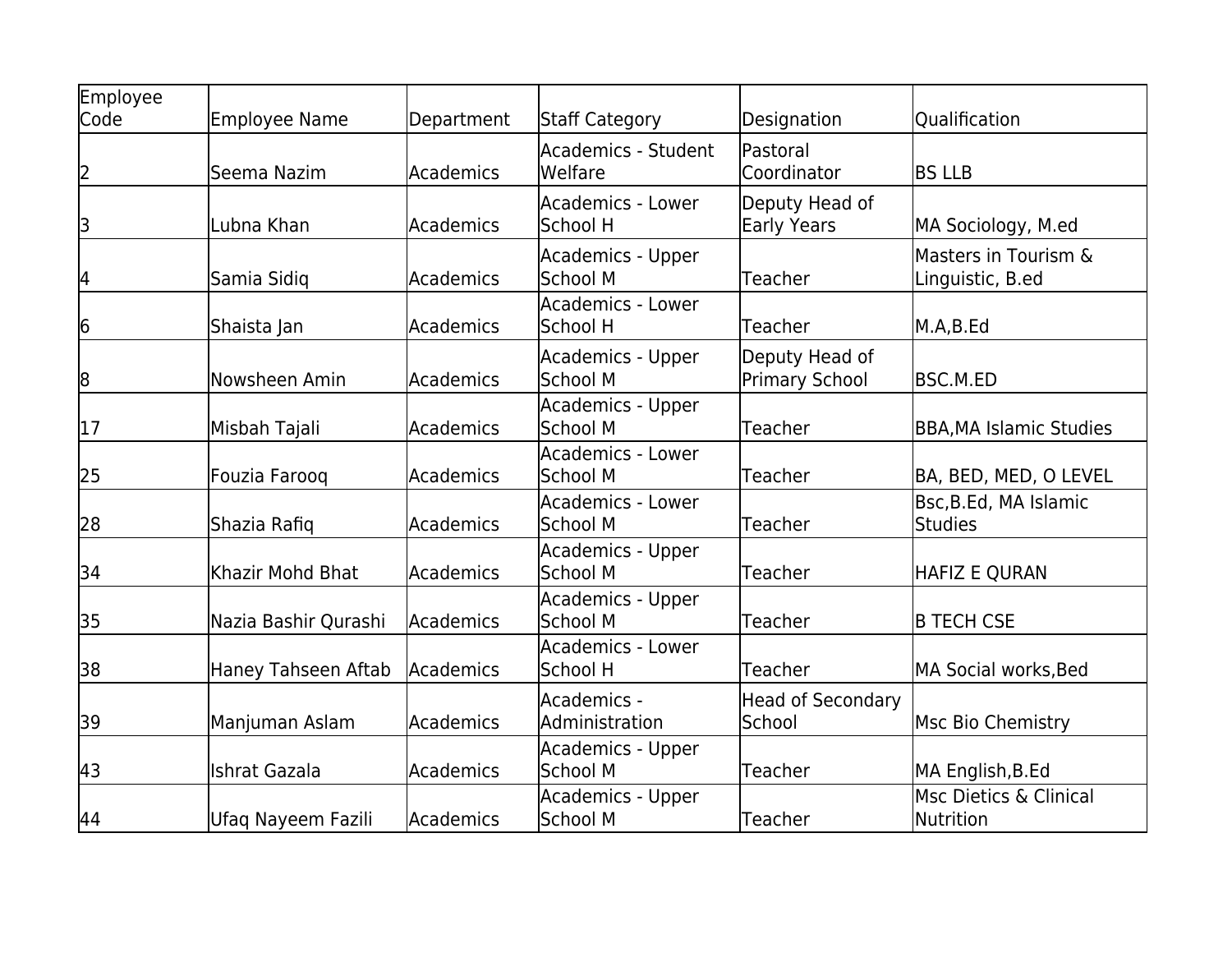|     |                    |                                 | Academics - Upper<br>School M                   |                                        |                                                    |
|-----|--------------------|---------------------------------|-------------------------------------------------|----------------------------------------|----------------------------------------------------|
| 49  | Nasreena Amin      | Academics                       |                                                 | Teacher                                | <b>BSC. MA English, BED</b>                        |
| 53  | Sana Farooq        | lAcademics                      | Academics - Upper<br>School M                   | Teacher                                | <b>B</b> tech CSE                                  |
| 55  | Kulsoom Khan       | Academics                       | <b>Academics - Upper</b><br><b>School M</b>     | Teacher                                | <b>Bachelors of Media Science</b>                  |
|     |                    |                                 |                                                 |                                        |                                                    |
| 62  | Sajad Hussain Dar  | <b>IFinance</b>                 | Finance - Accounts H                            | Finance Manager                        | MBA, Diploma in Computer<br><b>Application</b>     |
| 66  | Mir Shazia Shameem | Academics                       | <b>Academics - Lower</b><br>School H            | Teacher                                | MA English Med                                     |
| 84  | Mehreen Hamid      | Academics                       | Academics - Lower<br>School H                   | Teacher                                | BA ,B.ED                                           |
| 87  | lBabina Basaad     | Academics                       | <b>Academics - Lower</b><br>School H            | Teacher                                | <b>BSC, Diploma in Speech</b><br>therapy           |
| 96  | Sania Khan         | Academics                       | Academics - Lower<br>School H                   | Teacher                                | MA Economics, B.Ed                                 |
| 102 | Heena Nazir        | Academics                       | Academics -<br>Administration                   | Head of Early Years MBA, B.Ed          |                                                    |
| 106 | lMunaza Rashid     | <b>lBusiness</b><br>Development | Business Development Admission<br>Admission     | Executive H                            | BA. LLB                                            |
| 110 | Sabreen Parray     | <b>Academics</b>                | Academics - Upper<br><b>School M</b>            | Teacher                                | Msc Bio Chemistry & Bed                            |
| 111 | Dilbar Khan        | Support<br><b>Services</b>      | <b>Support Services -</b><br><b>Transport H</b> | Transport In-Charge Diploma (Hardware) | <b>BA, Computer</b>                                |
| 112 | Salfia Fayaz       | Academics                       | <b>Academics - Lower</b><br>School H            | Teacher                                | <b>IMSC Clinical Bio</b><br>Chemistry, B.Ed        |
| 113 | Mehvish Shafi      | Academics                       | <b>Academics - Lower</b><br>School H            | Teacher                                | BA,B.LIS,B.ED,M.A(P)                               |
| 114 | Humaira Shafi      | Academics                       | Academics - Upper<br><b>School M</b>            | Teacher                                | M COM, Diploma DCA, Tally<br><b>ERP &amp; BUSY</b> |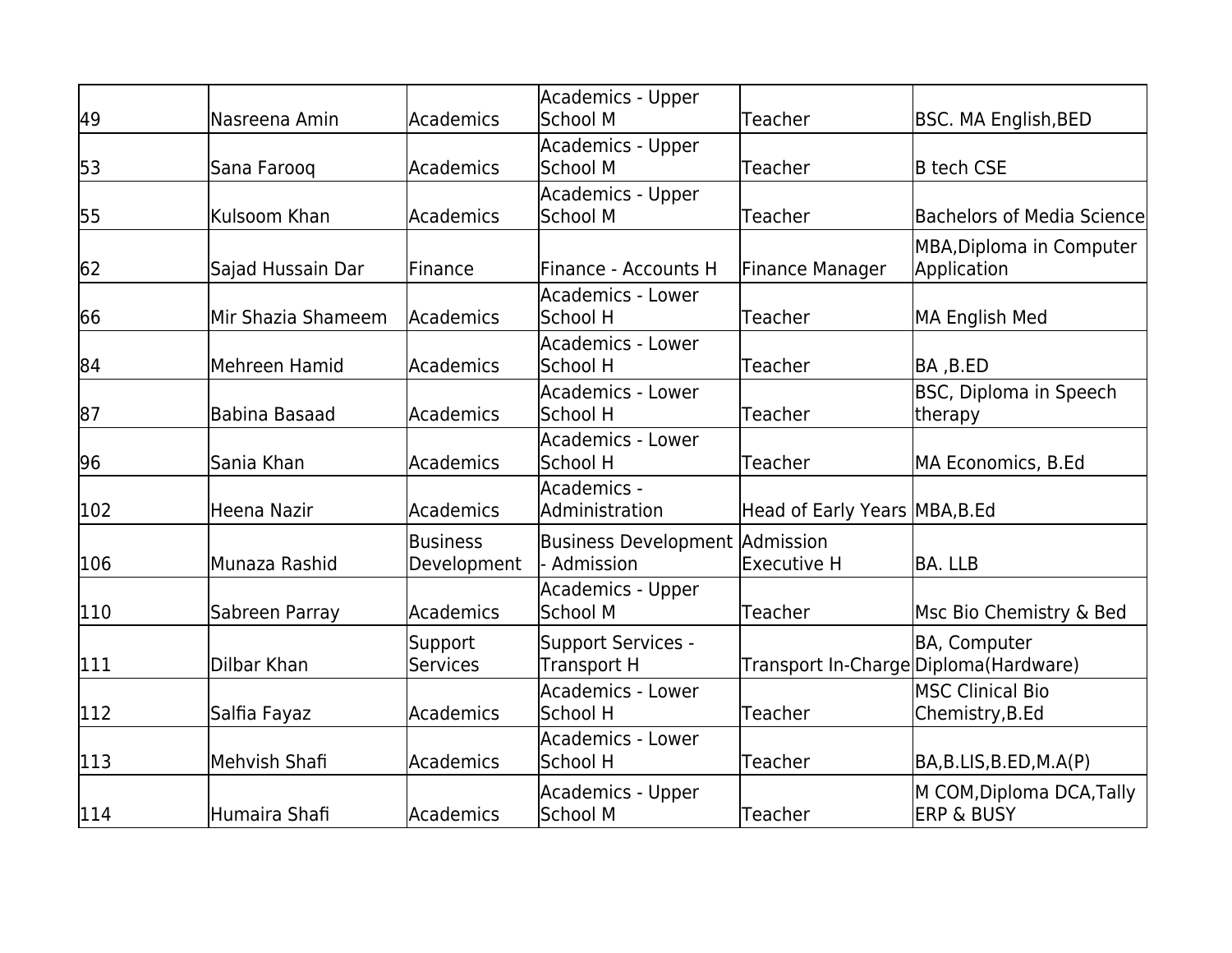|     |                                |                            |                                                  |                           | B.Sc Medical Micro biology,                                                                     |
|-----|--------------------------------|----------------------------|--------------------------------------------------|---------------------------|-------------------------------------------------------------------------------------------------|
| 116 | Rabiya Karim                   | Academics                  | Academics - Upper<br>School M                    | Teacher                   | M.Sc Bio-technology &<br>M.ed                                                                   |
|     |                                |                            | <b>Academics - Lower</b>                         |                           |                                                                                                 |
| 124 | Kayinat Manazir                | Academics                  | School H                                         | Teacher                   | IBBA                                                                                            |
| 127 | Sabreena Shafiq                | lAcademics                 | lAcademics - Lower<br>School H                   | Teacher                   | MA Social<br>works, B.Ed, Engineering<br>Dipoma                                                 |
| 136 | <b>Omrase Rashid</b>           | lAcademics                 | Academics - Lower<br>School H                    | Teacher                   | BBA, MBA(P)                                                                                     |
| 139 | Suneera Khan Farooqi Academics |                            | Academics - Lower<br>School H                    | Teacher                   | <b>IBSC</b>                                                                                     |
| 144 | Razya Bashir                   | Academics                  | <b>Academics - Lower</b><br>lSchool H            | Teacher                   | MA English, B.Ed(P)                                                                             |
| 146 | Ulfat Jan                      | Academics                  | Academics - Student<br>lWelfare                  | Coordinator -<br>Health   | 10th, Diploma in FMPHW                                                                          |
| 147 | Anees Saleem Bijli             | Support<br><b>Services</b> | <b>Support Services -</b><br><b>Facilities H</b> | Facilities In-Charge      | BA, Diploma in<br>Broadcasting/Journalism                                                       |
| 150 | lFarah Khan                    | Academics                  | Academics - Upper<br>School M                    | Teacher                   | PG Law, MA Poltical<br>Science(P), Phd(P)                                                       |
| 151 | Sajad Ahmad Zargar             | Academics                  | Academics - Upper<br>School M                    | Teacher                   | MA Arabic, B.Ed, Phd Urdu<br>l& Arabic                                                          |
| 153 | Shaista Ashaq                  | Academics                  | Academics - Upper<br>School M                    | Teacher                   | M.A Political Science, 1<br>year Basic Islamic Course,<br>3 months course in Quran<br>$\& B.Ed$ |
|     |                                |                            | Academics - Upper                                |                           |                                                                                                 |
| 154 | Subina Gul                     | Academics                  | School M                                         | Teacher                   | Masters in Fine Arts                                                                            |
| 178 | <b>Irfan Ahmad Bhat</b>        | Finance                    | Finance - Accounts H                             | <b>Accounts Assistant</b> | BCOM, M.COM                                                                                     |
| 229 | Tahmeena Bashir                | Academics                  | Academics - Upper<br><b>School M</b>             | Teacher                   | MA Edu, Bed                                                                                     |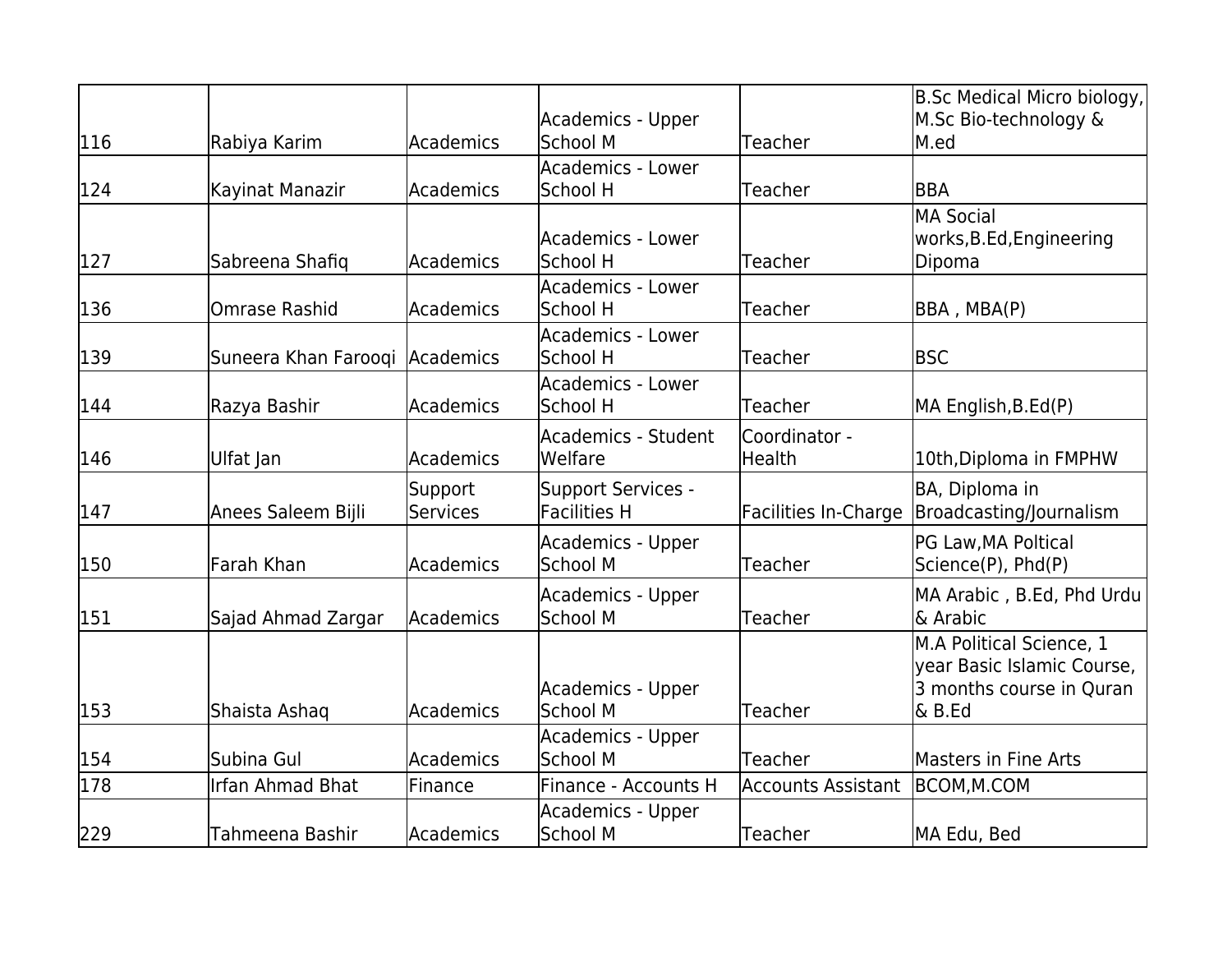| 257 | Shaema Mearaj                | Academics                  | Academics - Lower<br>School M                                          | <b>Teacher</b>                      | MA English,A Level,B.Ed                                  |
|-----|------------------------------|----------------------------|------------------------------------------------------------------------|-------------------------------------|----------------------------------------------------------|
| 259 | Ajaz Ahmad Sheikh            | Support<br><b>Services</b> | <b>Support Services -</b><br>Administration                            | <b>IT Admistrator</b>               | MCA, PGDCA                                               |
| 265 | Uroos Mehraj                 | Academics                  | <b>Academics - Lower</b><br>School M                                   | Teacher                             | MCOM                                                     |
| 267 | Sumeeza Majied               | Academics                  | Academics - Lower<br>School H                                          | Teacher                             | MSC, B.Ed, Diploma in<br>Computers                       |
| 271 | Nida Bashir                  | Academics                  | <b>Academics - Lower</b><br>School H                                   | Teacher                             | <b>BSC Bio Tech</b>                                      |
| 290 | Saima Patloo                 | <b>Academics</b>           | Academics - Upper<br>School M                                          | Teacher                             | Msc, M.Ed                                                |
| 292 | Morifet Ahmad Sofi           | Academics                  | Academics - Upper<br><b>School M</b>                                   | Teacher                             | M Ped,Mphill (P)                                         |
| 293 | Igra Manzoor                 | Academics                  | Academics - Lower<br>School H                                          | Teacher                             | MA Islamic Studies, B.Ed                                 |
| 298 | Ghulam Mohi ud din<br>Sofi   | Business<br>Development    | <b>Business Development Public Relation</b><br><b>Public Relations</b> | Coordinator H                       | 10TH                                                     |
| 300 | Isfa yaseen                  | Academics                  | Academics - Student<br>Welfare                                         | Coordinator -<br>Health             | 12TH, Diploma in Lab<br>Technology                       |
| 302 | Sadaf                        | Academics                  | <b>Academics - Upper</b><br>School M                                   | Teacher                             | <b>Btech</b>                                             |
| 307 | Mehrin Aftab                 | Academics                  | Academics - Lower<br>School H                                          | Teacher                             | BA,B.ED(P)                                               |
| 315 | Kehkashan Nisar              | Support<br><b>Services</b> | <b>Support Services -</b><br><b>Hospitality H</b>                      | Hospitality &<br>Kichen In-charge   | <b>B COM, Diploma on Hotel</b><br>Management (Cullinary) |
| 320 | Najama Bibi                  | Academics                  | Academics - Student<br>Welfare                                         | <b>Health Officer</b>               | <b>MSC</b>                                               |
| 321 | Peerzada Azib Ahmad<br>Qadri | Support<br>lServices       | <b>Support Services -</b><br><b>Human Resources</b>                    | <b>Human Resources</b><br>Executive | BBA                                                      |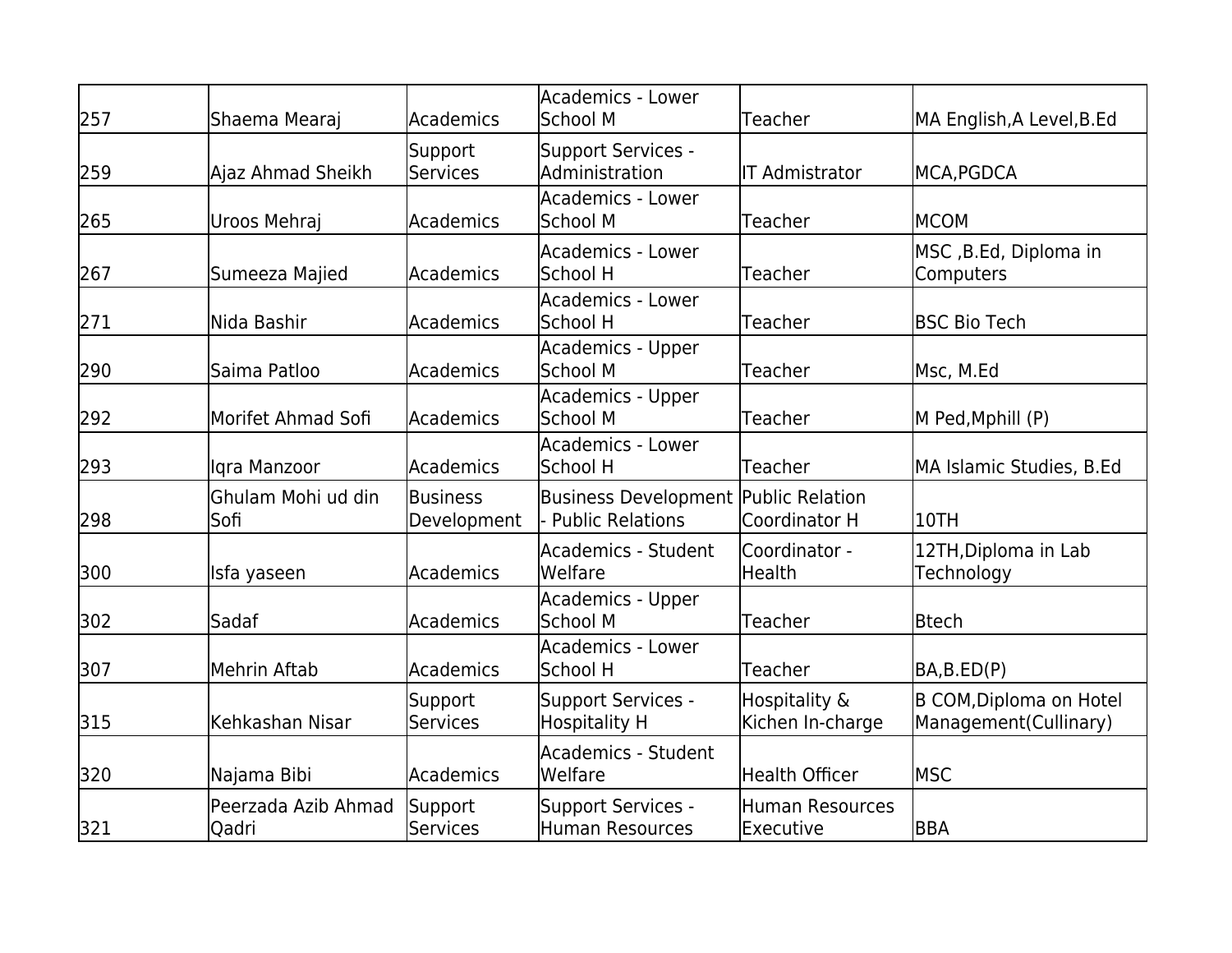| 322 | Mohammad Shafi Mir     | Academics                      | Academics - Upper<br>School M                       | Teacher                                            | MA Arabic, Hafiz                                         |
|-----|------------------------|--------------------------------|-----------------------------------------------------|----------------------------------------------------|----------------------------------------------------------|
| 324 | Rumisa Amin            | Academics                      | Academics - Upper<br>School M                       | Deputy Head of<br><b>Secondary School</b>          | BSC, MA English, BED                                     |
| 334 | Jozy Naseem            | Academics                      | Academics - Student<br>Welfare                      | Day Care Incharge                                  | MA BED                                                   |
| 340 | Shazia Faroog          | <b>Academics</b>               | <b>Academics - Lower</b><br>School H                | <b>CO Teacher</b>                                  | MA Sociology, Network<br><b>Tech ITI</b>                 |
| 344 | Mehfooza Shah          | Academics                      | Academics - Upper<br>School M                       | Teacher                                            | MA, B.ED                                                 |
| 348 | Uzafa Bassu            | Academics                      | Academics - Lower<br>School H                       | Teacher                                            | MA Social Work, BED                                      |
| 349 | <b>Tuba Hamid Bhat</b> | <b>Business</b><br>Development | Business Development Admission<br><b>Admission</b>  | <b>Executive M</b>                                 | MBA(Marketing & IT)                                      |
| 350 | Sana Gulzar            | Academics                      | Academics - Upper<br><b>School M</b>                | Lab In-Charge<br>Mamath                            | MA Bio Chemistry & B.Ed                                  |
| 357 | Raheela Sidiq          | Academics                      | Academics - Lower<br>School H                       | Teacher                                            | B.A, Diploma in<br>Computers, B.Ed(P)                    |
| 359 | Mehreen Muzaffer       | Academics                      | Academics - Upper<br>School M                       | Coordinator - Moral<br>Science                     | <b>MBA, NET &amp; Aalima</b>                             |
| 364 | Rehana                 | Academics                      | <b>Academics - Lower</b><br>School H                | <b>CO Teacher</b>                                  | M.A EVS, Diploma, B.Ed                                   |
| 380 | Abid Qayoom Mir        | lAcademics                     | Academics - Upper<br>School M                       | <b>Research Assistant</b>                          | MA Islamic Studies & 1<br>Year Diploma in<br>Stenography |
| 382 | Sumaira Farooq         | Support<br>Services            | <b>Support Services -</b><br><b>Human Resources</b> | <b>Assistant Manager</b><br><b>Human Resources</b> | MBA(HR & Marketing)                                      |
| 385 | <b>Arshe Nisar</b>     | Academics                      | Academics - Lower<br>School H                       | Teacher                                            | IMCA                                                     |
| 386 | Tabia Rafiq            | Academics                      | Academics - Upper<br>School M                       | Teacher                                            | MCA,M.Ed                                                 |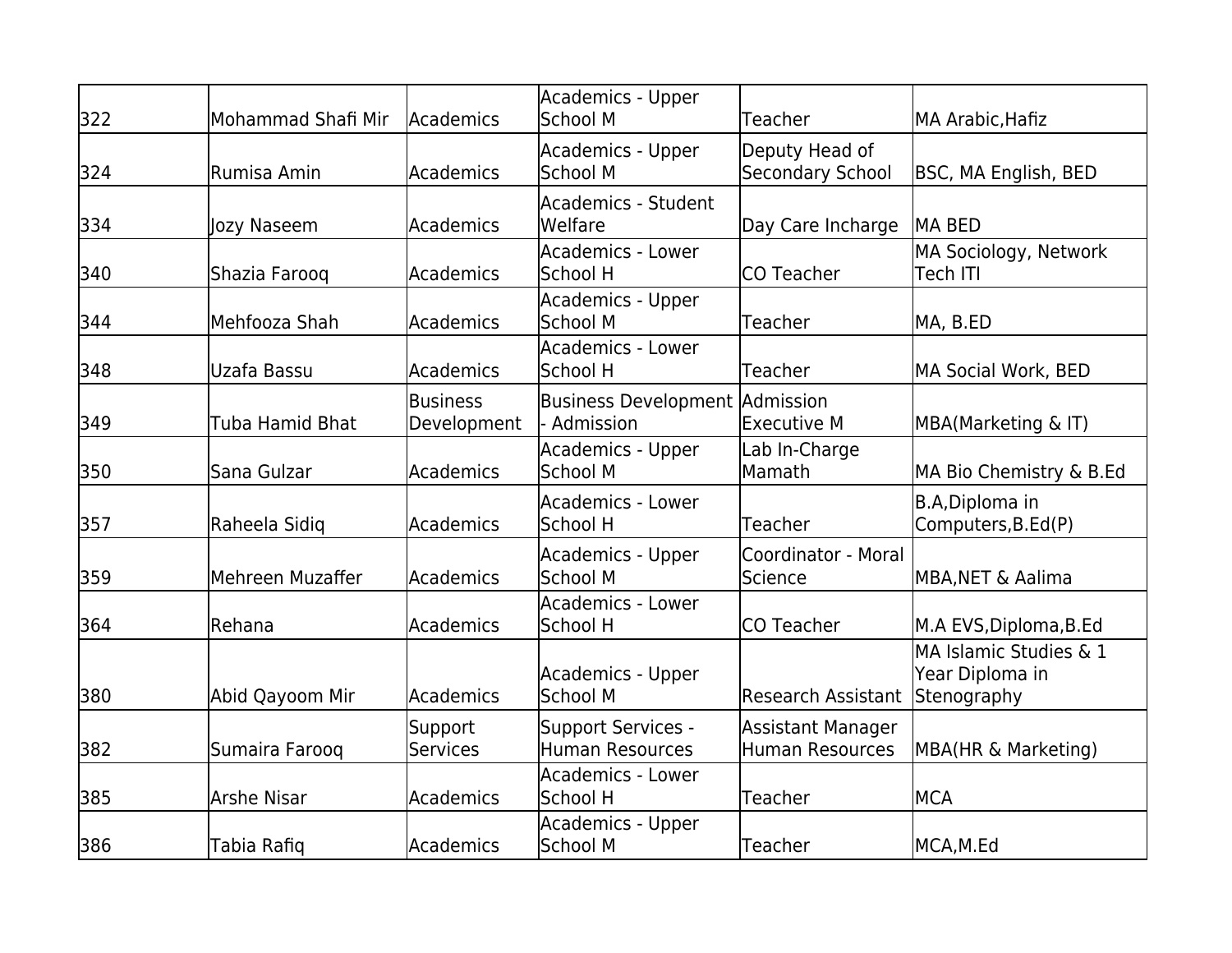| 387 | Ageela Ammatullah           | Academics                  | Academics - Upper<br>School M                                    | Teacher                                   | PG in Urdu/B.Ed                                                    |
|-----|-----------------------------|----------------------------|------------------------------------------------------------------|-------------------------------------------|--------------------------------------------------------------------|
| 388 | Arif Qayoom Mir             | Academics                  | Academics - Lower<br>School H                                    | Teacher                                   | l10th                                                              |
| 391 | Zeenat Hamid                | Academics                  | Academics - Upper<br>School M                                    | Teacher                                   | MA/B.ed                                                            |
| 392 | Asiya Majeed                | <b>Academics</b>           | Academics - Upper<br>School M                                    | Teacher                                   | MA,M.Ed                                                            |
| 396 | <b>Faisal Ahmed Bakhshi</b> | Support<br>Services        | Support Services -<br>Administration                             | Admin Manager                             | Msc in Computer<br>Science, Special diploma in<br>computer science |
| 405 | Saliha Mushtaq              | Support<br><b>Services</b> | <b>Support Services -</b><br><b>Information</b><br>Techonology H | <b>IT Engineer</b>                        | B.Tech I.T, MBA Finance &<br>Marketting                            |
| 407 | Anaab Firdous               | Academics                  | Academics - Upper<br>School M                                    | Teacher                                   | MCA,B.Ed                                                           |
| 415 | Afshan Ajaz Bisati          | Academics                  | Academics - Lower<br>School H                                    | Teacher                                   | Bsc, MA Education/E-quip<br>from MPIS                              |
| 433 | Mahur                       | Academics                  | Academics - Lower<br>School H                                    | lCO Teacher                               | B.A                                                                |
| 435 | Zikra Amin Mir              | Academics                  | Academics - Lower<br>School H                                    | Teacher                                   | Masters in English                                                 |
| 437 | Niha Fatima                 | Academics                  | Academics - Lower<br>School H                                    | Teacher                                   | lMBA                                                               |
| 440 | Tabia Nazir                 | Finance                    | lFinance - Fee<br><b>Collection M</b>                            | <b>Fee Collection</b><br><b>Executive</b> | lMBA                                                               |
| 441 | Maria Basharat<br>Qureshi   | Finance                    | lFinance - Fee<br><b>Collection H</b>                            | <b>Fee Collection</b><br>lExecutive       | lMBA                                                               |
| 443 | <b>Falak Sayeed</b>         | Academics                  | Academics - Upper<br>School M                                    | Academics<br>Assistant                    | MBA                                                                |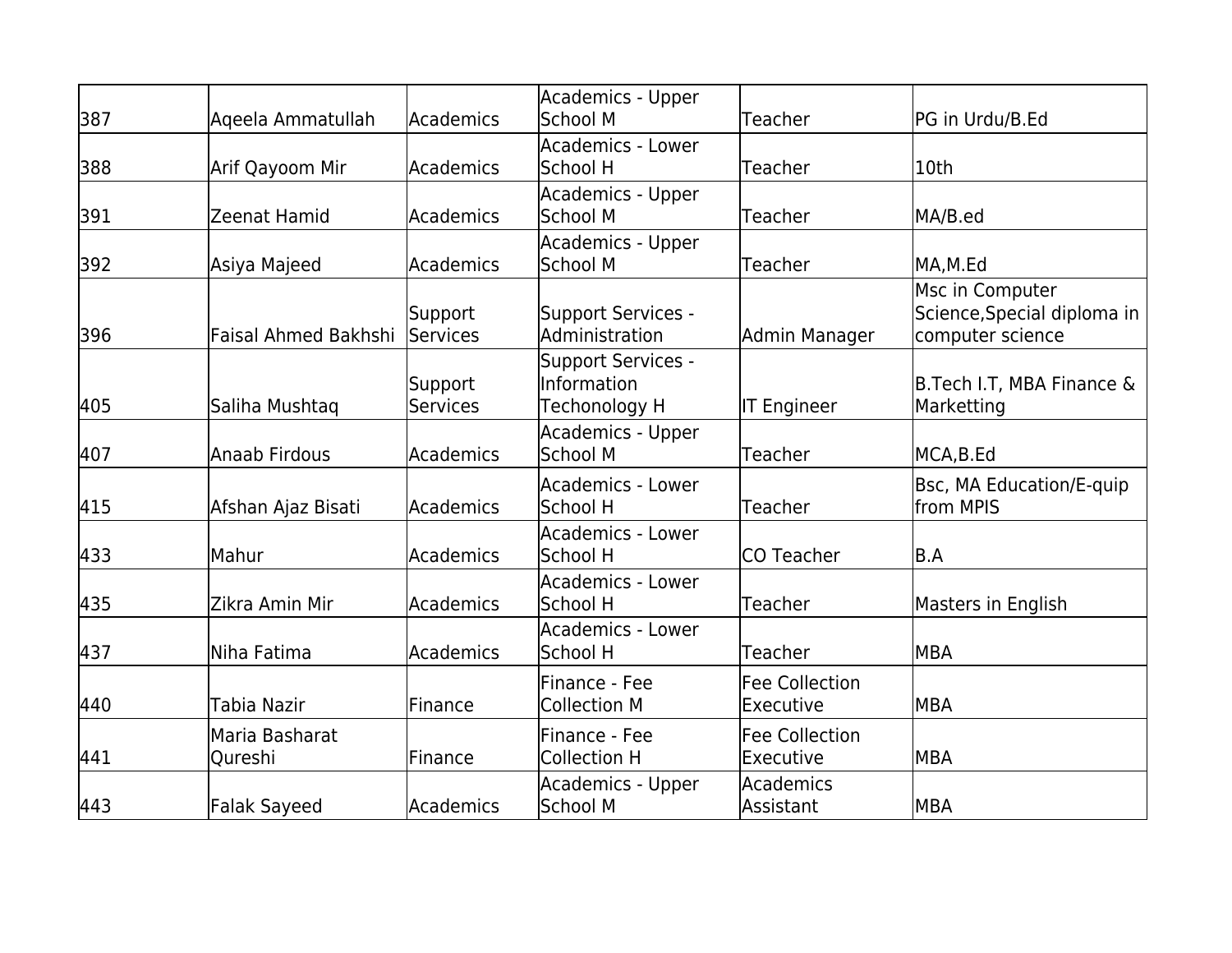| 479 | <b>Junaid Manzoor</b>      | Business<br>Development | <b>Business Development PRO/Branding</b><br><b>Branding H</b> | Executive                                 | Master in Mass<br>Communication &<br>lournalism                    |
|-----|----------------------------|-------------------------|---------------------------------------------------------------|-------------------------------------------|--------------------------------------------------------------------|
| 480 | llgra Faroog               | Academics               | Academics - Lower<br>School H                                 | Academics<br>Administrator                | <b>Masters of Business</b><br>Administration                       |
| 483 | Tyba Yousuf                | Academics               | Academics - Upper<br>School M                                 | Teacher                                   | Masters in Computer<br>Application & B.ed                          |
| 485 | Aahood Jan                 | Support<br>Services     | Support Services -<br>Transport                               | <b>Transport Parent</b><br>Care Executive | M.B.A (HR & Finance) Tally<br>erp.g                                |
| 488 | Sumaya Imtiaz              | Academics               | Academics - Lower<br>School M                                 | Teacher                                   | B.Com, MBA, B.Ed                                                   |
| 489 | Hafsa Handoo               | Academics               | <b>Academics - Lower</b><br>School M                          | Teacher                                   | B.Com, M.Com, B.Ed M.Ed                                            |
| 490 | Syed Insha Kubravi         | Academics               | Academics - Upper<br>School M                                 | Teacher                                   | <b>B.E Computer Sceince &amp;</b><br><b>MBA HR &amp; MARKETING</b> |
| 491 | Naadiyah Manzoor<br>Naqash | lAcademics              | Academics - Upper<br>School M                                 | Teacher                                   | B.sc, B.Ed                                                         |
| 492 | Nazia Khurshid             | Academics               | Academics - Lower<br>School M                                 | lTeacher                                  | B.A, M.A, B.Ed                                                     |
| 493 | Shaikh Mysair Javeed       | Academics               | Academics - Lower<br>School M                                 | Coordinator Lower<br>School               | Bio Techonology, M tech<br>Food Techonology                        |
| 494 | Huzaifa Binti Nazir        | Academics               | Academics - Upper<br>School M                                 | Teacher                                   | B.sc, MA Linguistics, B.Ed,<br>CCCA Diploma                        |
| 495 | Shazia Wani                | Academics               | Academics - Lower<br>School M                                 | Teacher                                   | B.A,M.A, M.Ed, B.Ed<br>Diploma in computers                        |
| 497 | Salik Nazir Rigu           | Academics               | Academics - Upper<br>School M                                 | Teacher                                   | B.sc Physics, MS Physics,<br>P.hd                                  |
| 498 | Fozia Mukhtar              | Academics               | Academics - Lower<br>School M                                 | <b>Teacher</b>                            | B.A                                                                |
| 499 | Rahila Azad                | <b>Academics</b>        | Academics - Upper<br>School M                                 | Teacher                                   | BCA, MBA (HR & Marketing)                                          |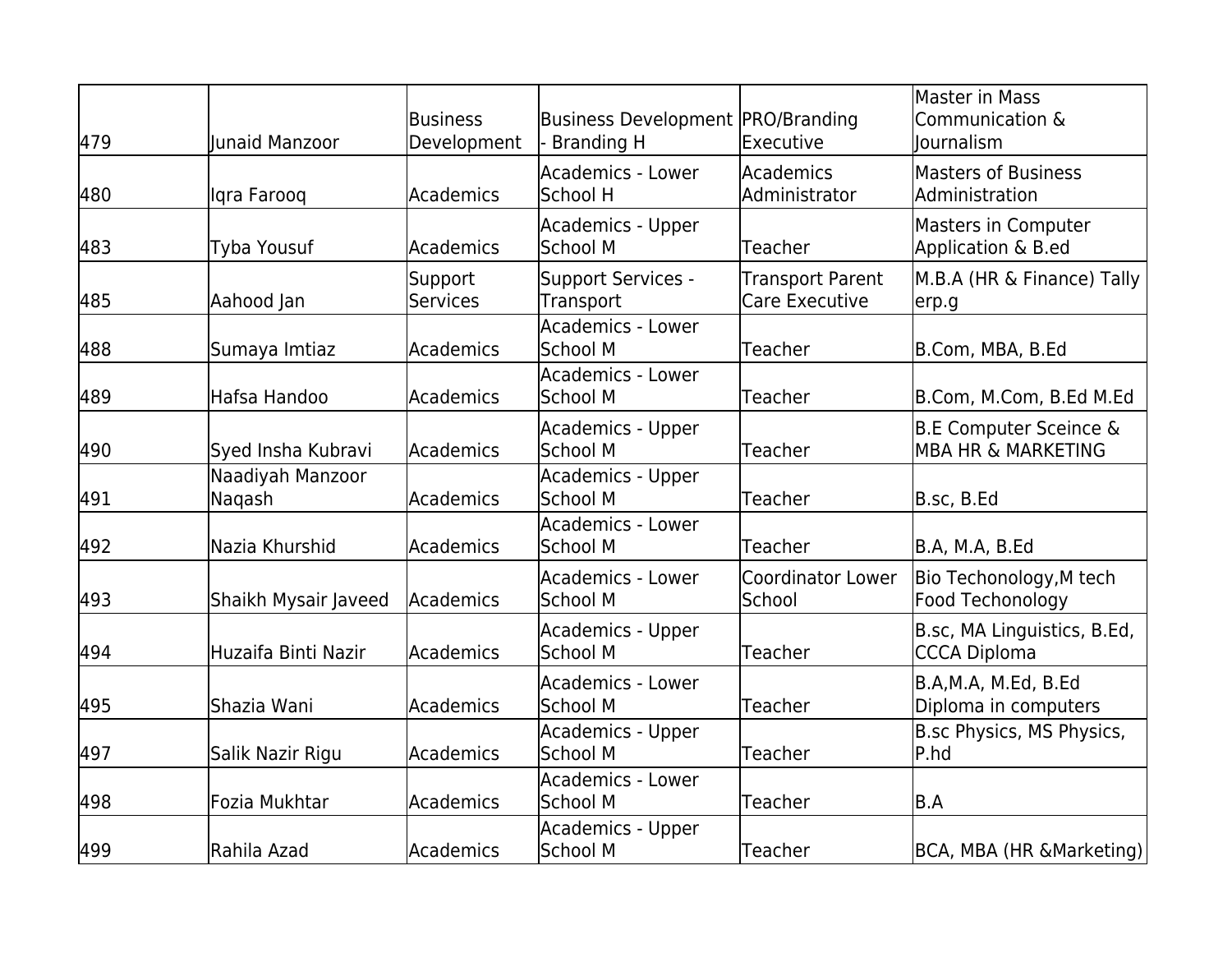|     |                   |                 |                        |                     | Masters in English                           |
|-----|-------------------|-----------------|------------------------|---------------------|----------------------------------------------|
|     |                   |                 |                        |                     | Language & Literature,                       |
|     | Mohammad Umer     |                 | Academics - Upper      |                     | Diploma 1 year in                            |
| 501 | Illahi Khan       | Academics       | School M               | Teacher             | computers                                    |
|     |                   |                 | Academics - Upper      |                     | Masters in English, M.Ed,                    |
| 502 | Rehana Shamim     | Academics       | School M               | Teacher             | <b>IELTS</b>                                 |
|     |                   |                 | Academics - Lower      |                     | B.Com, Persuing M.Com,                       |
| 505 | Shabroz           | Academics       | School H               | Teacher             | <b>CCCA</b>                                  |
|     |                   |                 | Academics - Student    | lPastoral           | B.Sc, B.A LLB, Diploma in                    |
| 506 | Mubah Syed        | Academics       | Welfare                | Coordinator         | early years education                        |
|     |                   |                 | Academics - Lower      |                     |                                              |
| 507 | Nazia Majid       | Academics       | School H               | Teacher             | B.A, M.A Linguistics, B.Ed                   |
|     |                   |                 |                        |                     | M.A Journalism & Mass                        |
|     |                   |                 | Academics - Lower      |                     | Communication, ITI from                      |
| 508 | Seerat-ul-Soliah  | Academics       | School H               | Teacher             | COPA, B.ED                                   |
|     |                   |                 | Academics - Lower      |                     |                                              |
| 509 | Talia Jan         | Academics       | School H               | lCO Teacher         | lba                                          |
|     |                   |                 | Academics - Lower      |                     |                                              |
| 510 | lNowsheen Saba    | Academics       | School H               | <b>CO Teacher</b>   | B.A, B.Ed(persuing)                          |
|     | Shaif Mehraj      | Support         | Support Services -     | <b>Parent Care</b>  |                                              |
| 513 | Makhdoomi         | <b>Services</b> | Transport              |                     | Executive-Transport Bachelors of Engineering |
|     |                   |                 | Academics - Lower      | <b>Front Office</b> |                                              |
| 514 | Mahura Maqbool    | Academics       | School H               | Executive - H       | MBA Finance & HR                             |
|     |                   |                 | Academics - Lower      |                     |                                              |
| 515 | Sanaa Ahsraf Want | Academics       | School H               | Teacher             | <b>IMBA (HR&amp;IT)</b>                      |
|     |                   |                 |                        |                     |                                              |
|     |                   |                 | Academics - Upper      |                     | B.E, Msc(Engineering                         |
| 527 | Bagi Nissar       | Academics       | School M               | Teacher             | Management)                                  |
|     |                   |                 | Academics - Upper      |                     | <b>B.sc Genetics, M.Sc</b>                   |
| 529 | Warda Qazi        | Academics       | lSchool M              | Teacher             | Genetics, P.Hd Genetics                      |
|     |                   | Support         |                        | <b>Front Office</b> |                                              |
| 533 | Sheikh Ifthker    | lServices       | <b>IFront Office M</b> | Executive - M       | BA                                           |